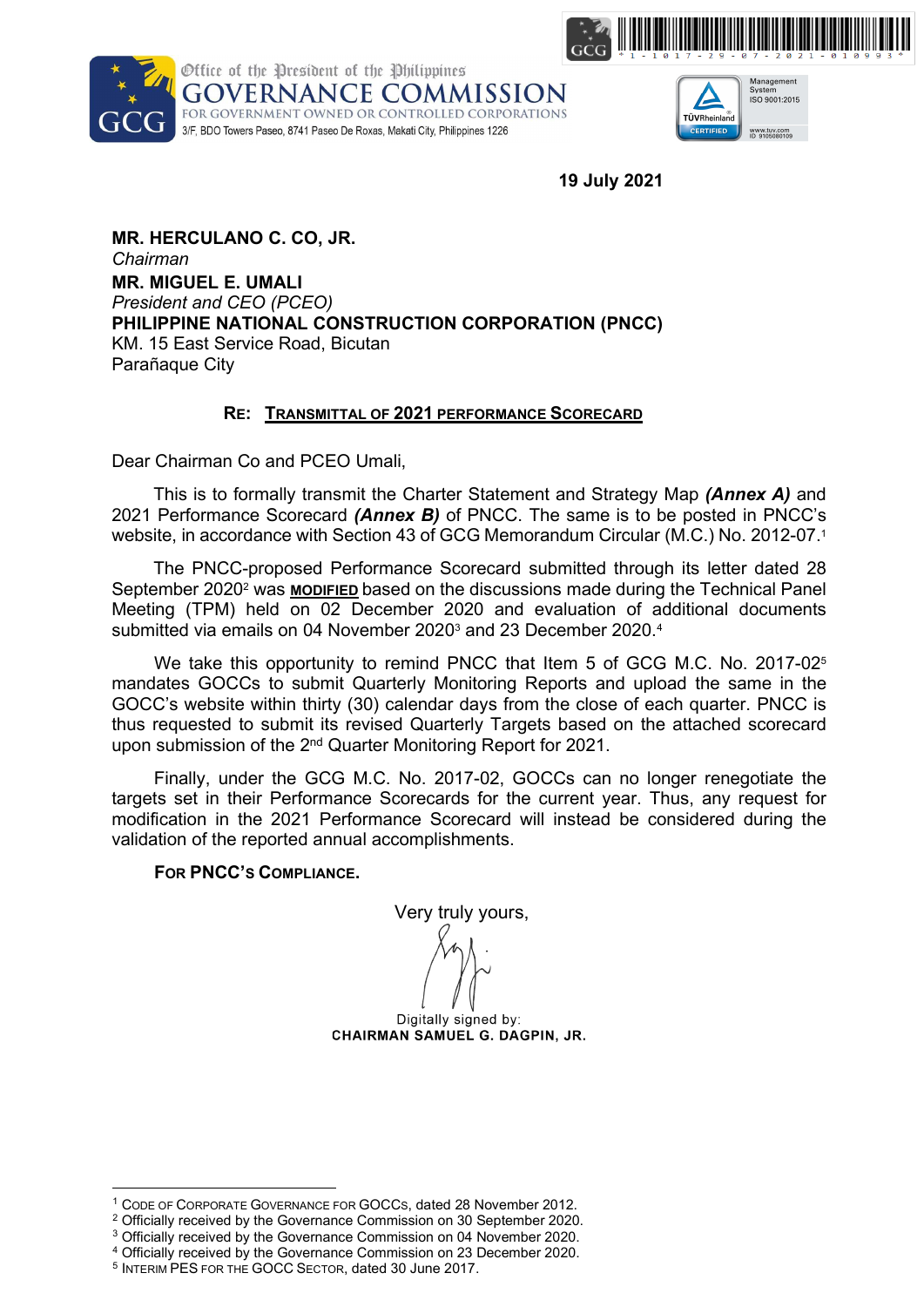### **PHILIPPINE NATIONAL CONSTRUCTION CORPORATION (PNCC)**

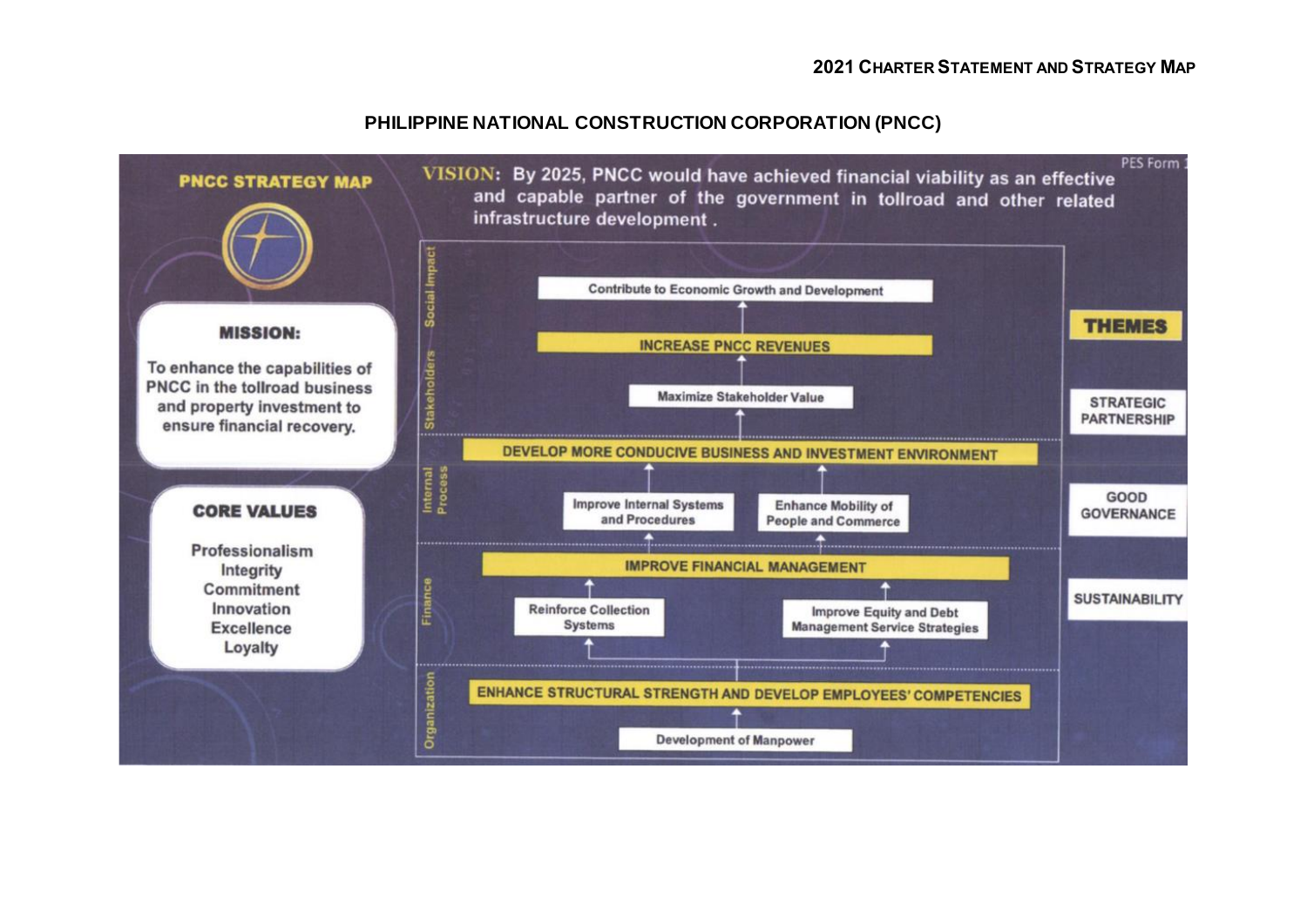# **PHILIPPINE NATIONAL CONSTRUCTION CORPORATION (PNCC)**

|                             | <b>Component</b>         |                                                                           |                                                         |      |                                              | <b>Baseline Data</b> |                                                                                                  | <b>Recalibrated</b>                                                       | <b>Target</b>                                                       |  |  |
|-----------------------------|--------------------------|---------------------------------------------------------------------------|---------------------------------------------------------|------|----------------------------------------------|----------------------|--------------------------------------------------------------------------------------------------|---------------------------------------------------------------------------|---------------------------------------------------------------------|--|--|
|                             | <b>Objective/Measure</b> |                                                                           | <b>Formula</b>                                          | Wt.  | Rating<br>System <sup>a/</sup>               | 2018                 | 2019                                                                                             | 2020                                                                      | 2021                                                                |  |  |
| <b>STAKEHOLDERS</b>         | <b>SO1</b>               | <b>Maximize Stakeholder Value</b>                                         |                                                         |      |                                              |                      |                                                                                                  |                                                                           |                                                                     |  |  |
|                             | SM <sub>1</sub>          | Construction and<br>Development of Real<br>Properties<br>(FCA Properties) | Actual<br>Accomplishment                                | 12%  | All or<br>Nothing                            | N/A                  | Signed Lease Contract for<br>Porac Property                                                      | OP Approval of TOR<br>for FCA Property<br>$(9.9 \text{ has.})$            | <b>Signed Lease Contract</b><br>for 9.9 hectares of FCA<br>Property |  |  |
|                             |                          |                                                                           |                                                         |      |                                              |                      | Signed Lease Contract for<br>only one (1) Area in FCA<br>Property                                |                                                                           |                                                                     |  |  |
|                             |                          |                                                                           |                                                         |      |                                              |                      | Bicutan Property is to be<br>encompassed by the<br>Metro Manila Subway<br>Project (MMSP) Phase 1 | Signed Lease<br>Contract for FCA<br>Property                              |                                                                     |  |  |
|                             | SM <sub>2</sub>          | Percentage of Satisfied Customers                                         |                                                         |      |                                              |                      |                                                                                                  | Using the Enhanced Standard Guideline on the<br>Conduct of CSS by the GCG |                                                                     |  |  |
|                             |                          | a. Partner Agencies                                                       | Number of<br>respondents<br>which gave at<br>least a    | 2.5% | Actual /<br>Target<br>0% if less<br>than 80% | N/A                  | No survey conducted                                                                              | 90%                                                                       | 90%                                                                 |  |  |
|                             |                          | b. Concessionaires                                                        | Satisfactory rating<br>/ Total number of<br>respondents | 2.5% |                                              |                      |                                                                                                  | 90%                                                                       | 90%                                                                 |  |  |
|                             |                          |                                                                           | Sub-total                                               | 17%  |                                              |                      |                                                                                                  |                                                                           |                                                                     |  |  |
| <b>INTERNAL<br/>PROCESS</b> | <b>SO 2</b>              | <b>Improve Internal Systems and Procedures</b>                            |                                                         |      |                                              |                      |                                                                                                  |                                                                           |                                                                     |  |  |
|                             | SM <sub>3</sub>          | <b>ISO Certification</b>                                                  | Actual<br>Accomplishment                                | 5%   | All or<br>Nothing                            | N/A                  | No ISO Certification                                                                             | ISO 9001:2015<br>Certification                                            | ISO 9001:2015<br>Certification                                      |  |  |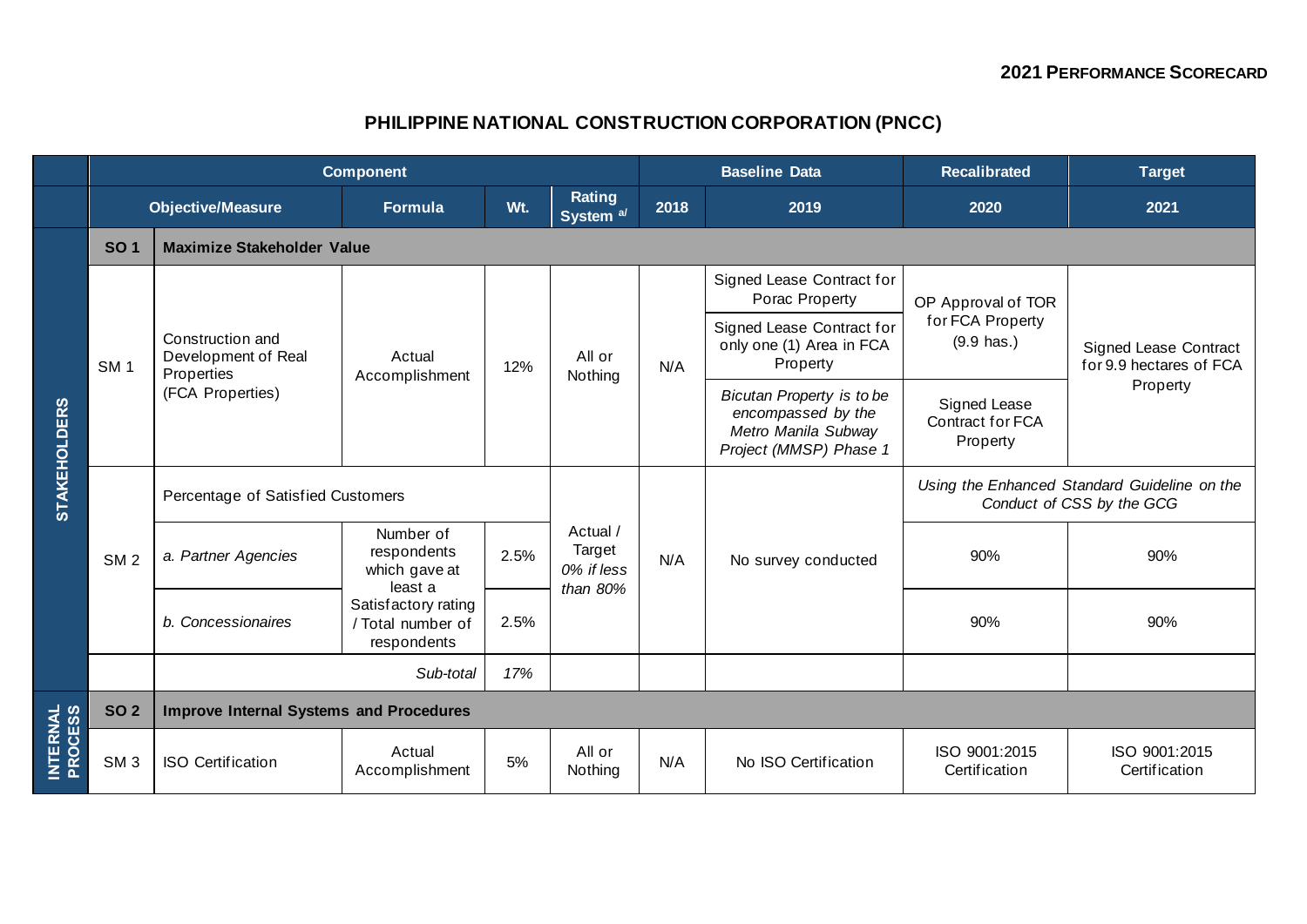*P N C C* **| 2 of 4**

|  | <b>Component</b> |                                                                     |                          |     |                                | <b>Baseline Data</b> |                                                        | <b>Recalibrated</b>                                                       | <b>Target</b>                                                                               |  |
|--|------------------|---------------------------------------------------------------------|--------------------------|-----|--------------------------------|----------------------|--------------------------------------------------------|---------------------------------------------------------------------------|---------------------------------------------------------------------------------------------|--|
|  |                  | <b>Objective/Measure</b>                                            | <b>Formula</b>           | Wt. | Rating<br>System <sup>a/</sup> | 2018                 | 2019                                                   | 2020                                                                      | 2021                                                                                        |  |
|  |                  | Construction and Development of Expressway Projects                 |                          |     |                                |                      |                                                        |                                                                           |                                                                                             |  |
|  |                  | a. Lucena-Matnog                                                    | Actual                   | 7%  | All or                         | N/A                  | <b>Signed Business Joint</b><br>Venture Agreement with | Start of STOA<br>Negotiation                                              | Commencement/<br>Continuation of STOA<br>Negotiation                                        |  |
|  |                  | Expressway/SLEX TR5                                                 | Accomplishment           | 3%  | Nothing                        |                      | San Miguel Holdings<br>Corporation (SHMC)              | Completion of STOA<br>Negotiation                                         | Project Groundbreaking                                                                      |  |
|  |                  | b. Pasig River<br>Actual<br><b>Expressway Project</b><br>(PAREX)    |                          | 12% | All or<br>Nothing              | N/A                  | <b>Undergoing Negotiations</b><br>with TRB             | Signed BJVA with<br>Selected Proponent                                    | Completion of STOA<br>Negotiation                                                           |  |
|  | SM <sub>4</sub>  |                                                                     | Accomplishment           | 1%  |                                |                      |                                                        | OP Approval of<br>Assignment of<br><b>Usufruct</b>                        |                                                                                             |  |
|  |                  |                                                                     |                          |     |                                |                      |                                                        | Start of STOA<br>Negotiation                                              | <b>Project Groundbreaking</b>                                                               |  |
|  |                  | c. Integrated Airport Toll<br><b>Expressways Network</b><br>(IATEN) | Actual<br>Accomplishment | 7%  | All or<br>Nothing              | N/A                  | N/A                                                    | Enter into a Joint<br>Venture Agreement<br>(JVA) for IATEN<br>Project     | <b>TRB Declaration as Toll</b><br>Road Project                                              |  |
|  |                  |                                                                     |                          | 3%  |                                |                      |                                                        | Approval of<br>Assignment of<br>Usufruct by OP on<br><b>IATEN Project</b> | On-going Discussions of<br>Legal, Technical and<br>Financial Aspects in the<br>Negotiations |  |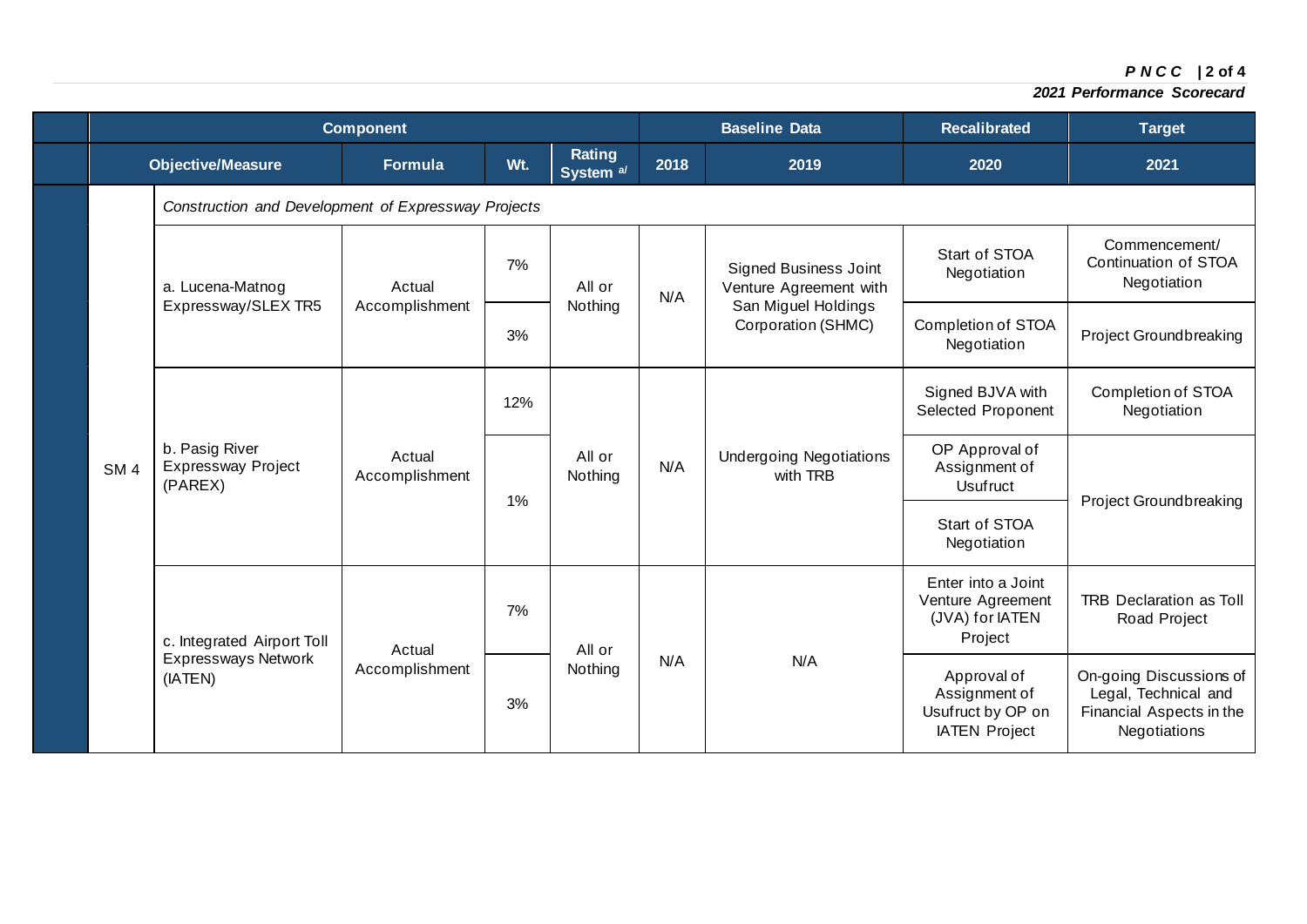## *P N C C* **| 3 of 4**

#### *2021 Performance Scorecard*

|         | <b>Component</b>         |                                                            |                                                                                                        |     |                                | <b>Baseline Data</b> |                                                                                                                                                                                   | <b>Recalibrated</b>                                                                                 | <b>Target</b>                                                                       |  |
|---------|--------------------------|------------------------------------------------------------|--------------------------------------------------------------------------------------------------------|-----|--------------------------------|----------------------|-----------------------------------------------------------------------------------------------------------------------------------------------------------------------------------|-----------------------------------------------------------------------------------------------------|-------------------------------------------------------------------------------------|--|
|         | <b>Objective/Measure</b> |                                                            | <b>Formula</b>                                                                                         | Wt. | Rating<br>System <sup>a/</sup> | 2018                 | 2019                                                                                                                                                                              | 2020                                                                                                | 2021                                                                                |  |
|         | SM <sub>5</sub>          | Payroll Transition from<br>Manual (Face-to-Face)<br>to ATM | Actual<br>Accomplishment                                                                               | 5%  | Actual /<br>Target             | N/A                  | N/A                                                                                                                                                                               | N/A                                                                                                 | 100% Implementation <sup>i</sup>                                                    |  |
|         | <b>SO 3</b>              | <b>Enhance Mobility of People and Commerce</b>             |                                                                                                        |     |                                |                      |                                                                                                                                                                                   |                                                                                                     |                                                                                     |  |
|         |                          | Increase Annual Average Daily Traffic                      |                                                                                                        |     |                                |                      |                                                                                                                                                                                   |                                                                                                     |                                                                                     |  |
|         | SM <sub>6</sub>          | a. Metro Manila Skyway<br>Stage 3                          | <b>Actual Annual</b><br><b>Traffic Count</b><br>divided by<br>Projected Annual<br><b>Traffic Count</b> | 12% | Actual /<br>Target             | N/A                  | a. Completion Rates:<br>i. San Juan River = $90.94\%$<br>ii. Section $3 = 89.47\%$<br>iii. Section $4 = 75.18\%$<br>iv. Balintawak = $52.28\%$<br>b. No actual toll<br>operations | Full Operation of<br>Skyway Stage 3                                                                 | 43 Million Annual<br>Vehicle Traffic                                                |  |
|         |                          | b. FTI-Bicutan                                             | Actual<br>Accomplishment                                                                               | 5%  | Actual /<br>Target             | N/A                  | 1.74% of Section 1<br>Completed                                                                                                                                                   | % Completion Based<br>on Project Gantt<br>Chart                                                     | 15% of Segment 1<br>Completed                                                       |  |
|         |                          |                                                            | Sub-total                                                                                              | 60% |                                |                      |                                                                                                                                                                                   |                                                                                                     |                                                                                     |  |
| FINANCE | <b>SO4</b>               | <b>Reinforce Collection Systems</b>                        |                                                                                                        |     |                                |                      |                                                                                                                                                                                   |                                                                                                     |                                                                                     |  |
|         | SM <sub>7</sub>          | Percentage of<br>Receivables Collected                     | Actual collection<br>divided by Target<br>collection                                                   | 7%  | Actual /<br>Target             | N/A                  | Collection of 49.88% of<br>the Judgment/ Monetary<br>Award from MIAA                                                                                                              | Collection of at least<br>10% or P.7.8 Million<br>of Judgment /<br>Monetary Award of<br>PMMA (P78M) | 100% Collection of the<br><b>P100.55 Million</b><br>Receivables from<br><b>PMMA</b> |  |

<sup>&</sup>lt;sup>i</sup> All regular employees enrolled to ATM payroll.